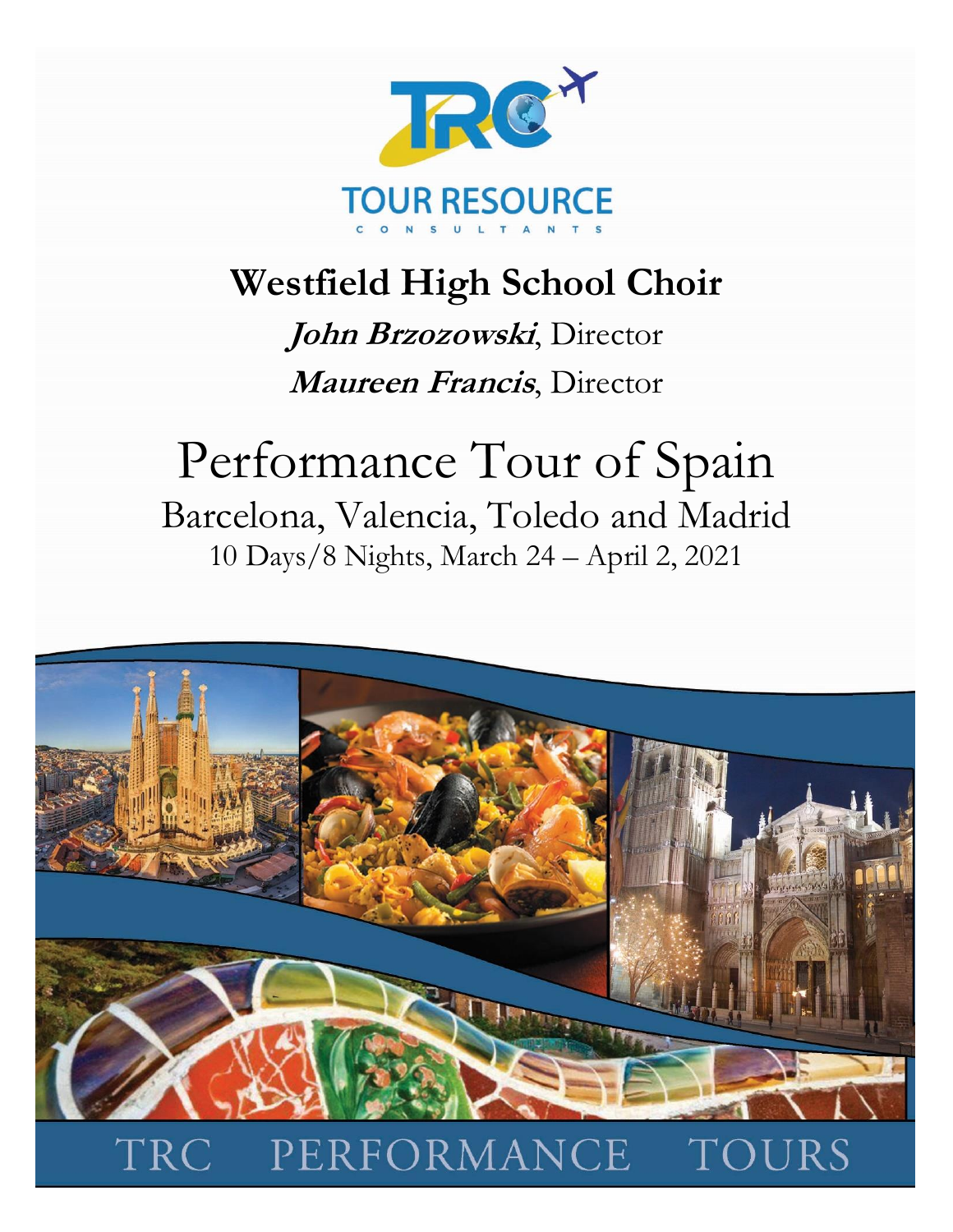# Westfield High School Choir

# Performance Tour of Spain Barcelona, Valencia, Toledo and Madrid 10 Days/8 Nights, March 24 – April 2, 2021

Itinerary #7 Edition #1 Date of this Proposal: March 5, 2020

# **OVERNIGHT FLIGHT TO BARCELONA**

#### **Wednesday, March 24**

Depart after school with a private motorcoach transfer to the airport ( EWR or JFK) for our evening flight to Barcelona. Dinner and entertainment provided in flight.

# **BARCELONA**

#### **Thursday, March 25**

Morning arrival at Barcelona International Airport. Collect your luggage, passing through customs into the arrival hall to meet your TRC tour manager. We take time to use the ATM, then transfer to the city center for an independent lunch in your small groups. This afternoon we have a **Guided Sightseeing Tour** of the Gothic Quarter, including the spectacular **Cathedral**. Check into the hotel with dinner provided. Bienvenido en España! **Meals: Dinner**

# **BARCELONA**

# **Friday, March 26**

This morning we visit the **Basilica Sagrada Familia**, Antonio Gaudy's unfinished architectural masterwork. Free time for lunch in your small groups. This afternoon we transfer to ESMUC, the **Catalan School of Music**. We have a **Choral Workshop** (Lambert Climent, clinician tbc), then stay to hear the rehearsal of the **ESMUC Choir**. We **Attend a Concert** this evening. Dinner provided.

**Meals: Buffet Breakfast and Dinner**

# **BARCELONA**

# **Saturday, March 27**

This morning we have a **Guided Tour** of the **Palau de Musica**, a fantastic Art Deco Concert Hall funded by two community choirs over 120 years ago. **Informal Concert** at the close of the tour**.** Free time for lunch and to explore in your small groups. Mid-afternoon we have an **Acoustical Rehearsal** in Barcelona Cathedral, prior to our 3:00pm **Concert** (tbc). After the concert we return to the hotel to change clothes. This evening we have dinner inside **Poble Espanyol**, a remarkable collection of famous city streets that represent all of the regions of Spain (it was built for the 1911 World Expo). After dinner we have an **Informal Concert** in the main courtyard of the museum. Return to the hotel and pack for tomorrow's departure.

**Meals: Buffet Breakfast and Dinner**

# **BARCELONA/VALENCIA/MASSANASSA**

# **Sunday, March 28**

Buffet breakfast and check out of the hotel, loading luggage on the bus. We depart for Valencia, with an independent lunch en route. We check into the Valencia hotel mid-afternoon, then change into our concert clothes. We present a **Sunday Evening Concert** (Massanassa Concert Hall tbc), with dinner provided after the performance. Return to the hotel.

**Meals: Buffet Breakfast and Post-Concert Dinner**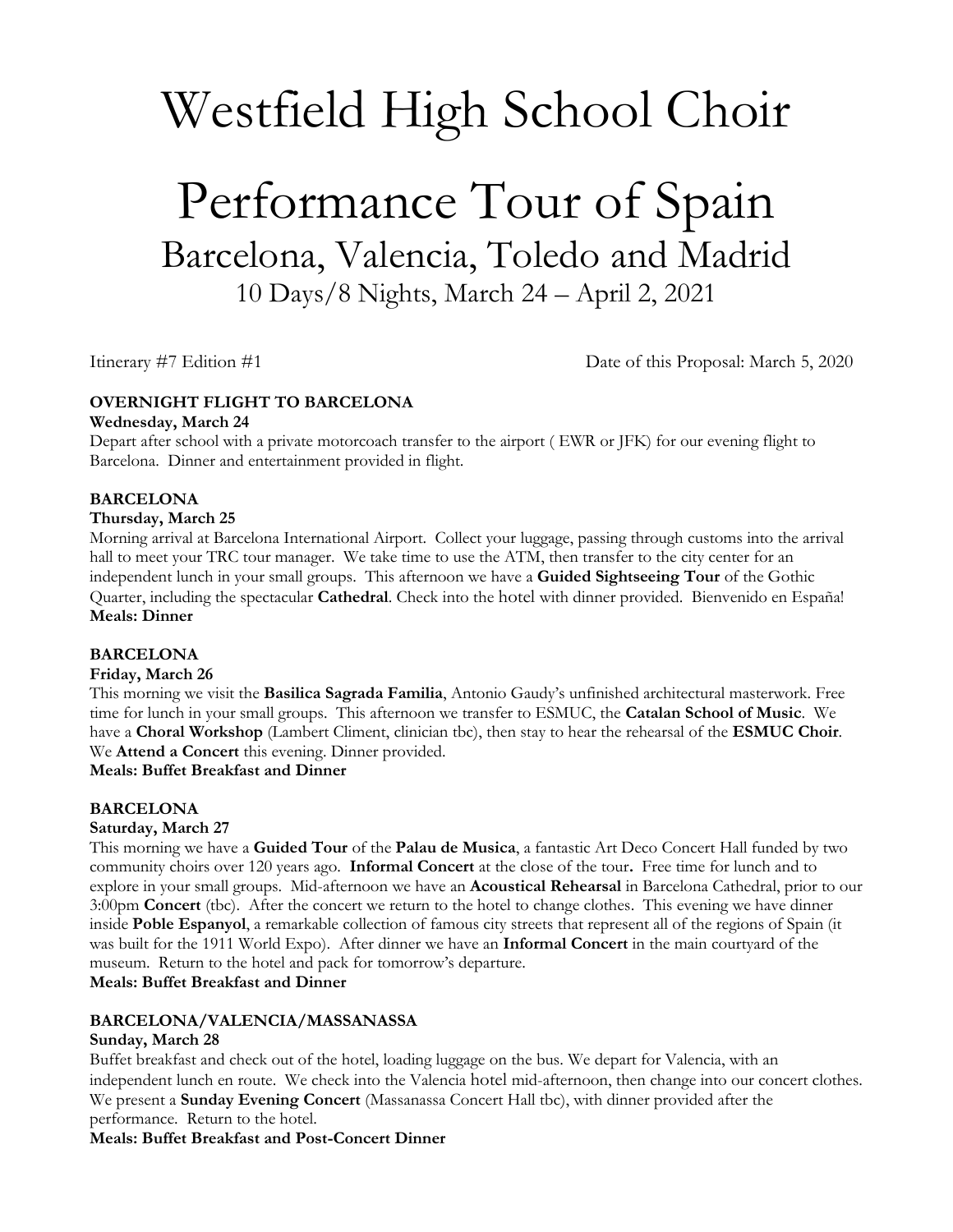#### **VALENCIA Monday, March 29**

This morning we visit the remarkable **City of Arts and Sciences**, with free time for you to explore, take pictures and enjoy the open spaces. Transfer to the city center, and an independent lunch. After lunch we have a **Guided Walking Tour**, including the heart of the old city, El Carmen, the Cathedral **(informal concert** tbc) and Plaza del la Reina. Free time to explore for souvenirs in your small groups, then return to the hotel. Dinner provided. **Meals: Buffet Breakfast and Dinner**

#### **TRANSFER TO TOLEDO**

#### **Tuesday, March 30**

Depart after breakfast. Mid-day we stop for lunch in **Cuenca**, a remarkable city founded by Moors over 1,000 years ago. An interesting sight - the "**Hanging Houses**", homes which are cantilevered over the river, so they seem to be dangling over the water below. After lunch we continue to Toledo, checking into the hotel and dinner provided. **Meals: Buffet Breakfast and Dinner**

# **TOLEDO**

#### **Wednesday, March 31**

This morning we transfer to the city center, walking to the Church of St. Toma, where we have an **Acoustical Rehearsal**. We present a **Lunchtime Concert** in the church (tbc). Return to the hotel. After an independent lunch, we have a fantastic **Guided Walking Tour** of Gothic Toledo. Prior to 1492 this was the seat of Spanish Royalty (yes, that would be Ferdinand and Isabella). After the walking tour we visit the **Toledo Cathedral**  (**informal concert** tbc). Dinner provided, return to the hotel.

**Meals: Buffet Breakfast and Dinner**

#### **MADRID**

#### **Thursday, April 1**

After breakfast we transfer to **Madrid**, where we visit the **Prado Museum**, one of the world's finest art collections. Free time for lunch, then we have a **Guided Sightseeing Tour** (Puerta del Sol, Plaza Mayor and the Cathedral). Return to Toledo, with our **Farewell Banquet** this evening. **Meals: Buffet Breakfast and Farewell Dinner**

#### **FLIGHT HOME**

#### **Friday, April 2**

Very early this morning we load the luggage on the motorcoach, then have a quick breakfast before we depart for the Madrid Barajas Airport. Check in for our return flight to the USA. Upon arrival we load the motorcoaches and return to Westfield. Welcome Home!

#### **Meals: Buffet Breakfast**

# **Tour Specifics and Inclusions:**

- ➢ 8 nights accommodation in tourist class hotels, in twin rooms with private bath
- ➢ Discounted Music Staff places included
- ➢ Buffet Breakfast daily
- ➢ 8 Dinners included
- ➢ 8 Performances (formal and informal)
- ➢ Attend a Concert in Barcelona
- ➢ Deluxe Private Motorcoach throughout the itinerary
- ➢ Guided sightseeing tours of Toledo, Madrid, Valencia and Barcelona
- ➢ Paid entrances to the Prado Museum, Palau de Musica and Sagrada Familia
- ➢ One TRC Tour Manager per motorcoach throughout the itinerary.
- $\triangleright$  All gratuities and tips for tour managers, drivers, guides, and group meal waitstaff.
- ➢ Pre-tour meeting with TRC Staff to review the itinerary and answer questions
- Proposal based on a current exchange rate of  $\epsilon$  0.88 (Euro) = \$ 1 (US Dollars)